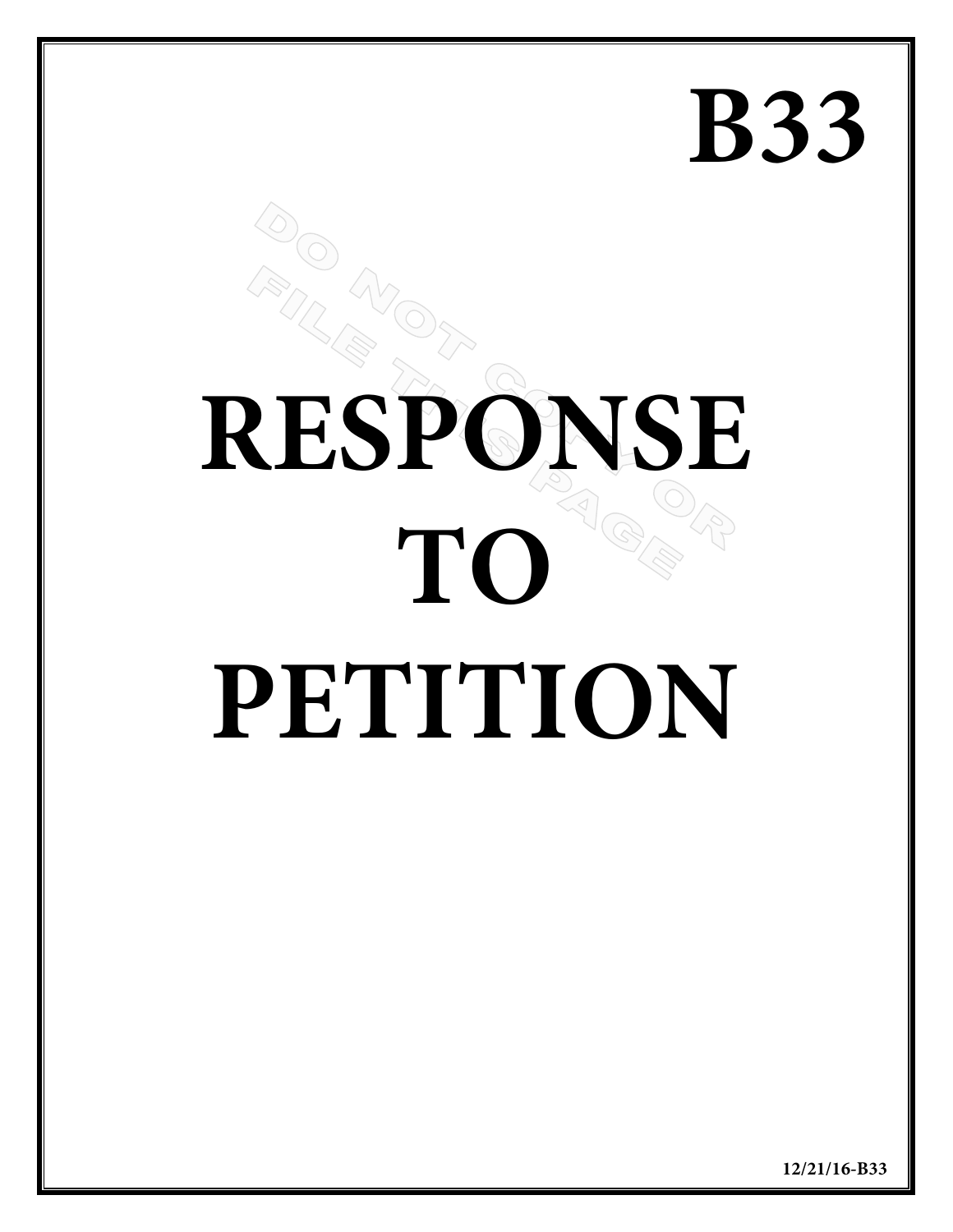#### SELF-SERVICE CENTER

#### **PROCEDURES: TO FILE "RESPONSE TO PETITION"**

#### **TO FILE RESPONSE YOU WILL NEED TO SUBMIT:**

• One original *"Response to Peition"* (**plus** *at least 2\** copies).

See the *"How to Complete a Parents Worksheet"* document in this packet for information on getting the child support calculations, the *Parents Worksheet*, and *Child Support Order* filled out automatically and for **FREE** online, as well as alternatives for obtaining the 40-50 page paper version (not included in this packet). C17

#### **SEPARATE YOUR DOCUMENTS INTO 3 (OR 4\*) SETS:**

| <b>ORIGINALS:</b>            | <b>Copies for Other Party:</b>             |
|------------------------------|--------------------------------------------|
| <b>Petition for Response</b> | <b>Petition for Response</b>               |
| <b>Parents Worksheet</b>     | <b>Parents Worksheet</b>                   |
| <b>Copies for You:</b>       | Copies for STATE of ARIZONA - if required* |
| <b>Petition for Response</b> | <b>Petition for Response</b>               |
| <b>Parents Worksheet</b>     | <b>Parents Worksheet</b>                   |

\**The State of Arizona may be involved if* any parent received public assistance for the children or used the services of the State in establishing or collecting child support. *If the State is involved***, notice of this action** *must* **also be given to the Attorney General's Office.**

**NOTE: There will be a fee for filing this document.** If this is the first time you have "appeared" (filed papers) in this case, there may an "appearance fee" *in addition to* the filing fee. If you cannot pay the fees at this time, you may petition to defer (delay) payment by submitting an application for fee deferral or waiver, which is available for free from the Clerk of the Superior Court and the Self-Service Center.

#### **FOLLOW THESE INSTRUCTIONS WHICH ARE NUMBERED TO MATCH THE IDENTIFYING NUMBERS ON THE FORM. TYPE OR PRINT NEATLY USING BLACK INK.**

- **1.** Fill in the name, address, and phone number of the person filing the form. (The space marked "state bar number" is used only if an attorney is preparing this form.)
- **2**. Fill in the name of the persons shown as the Petitioner and the Respondent, the case number, and (if applicable) the ATLAS number as it appears on the *"Petition your responding to".*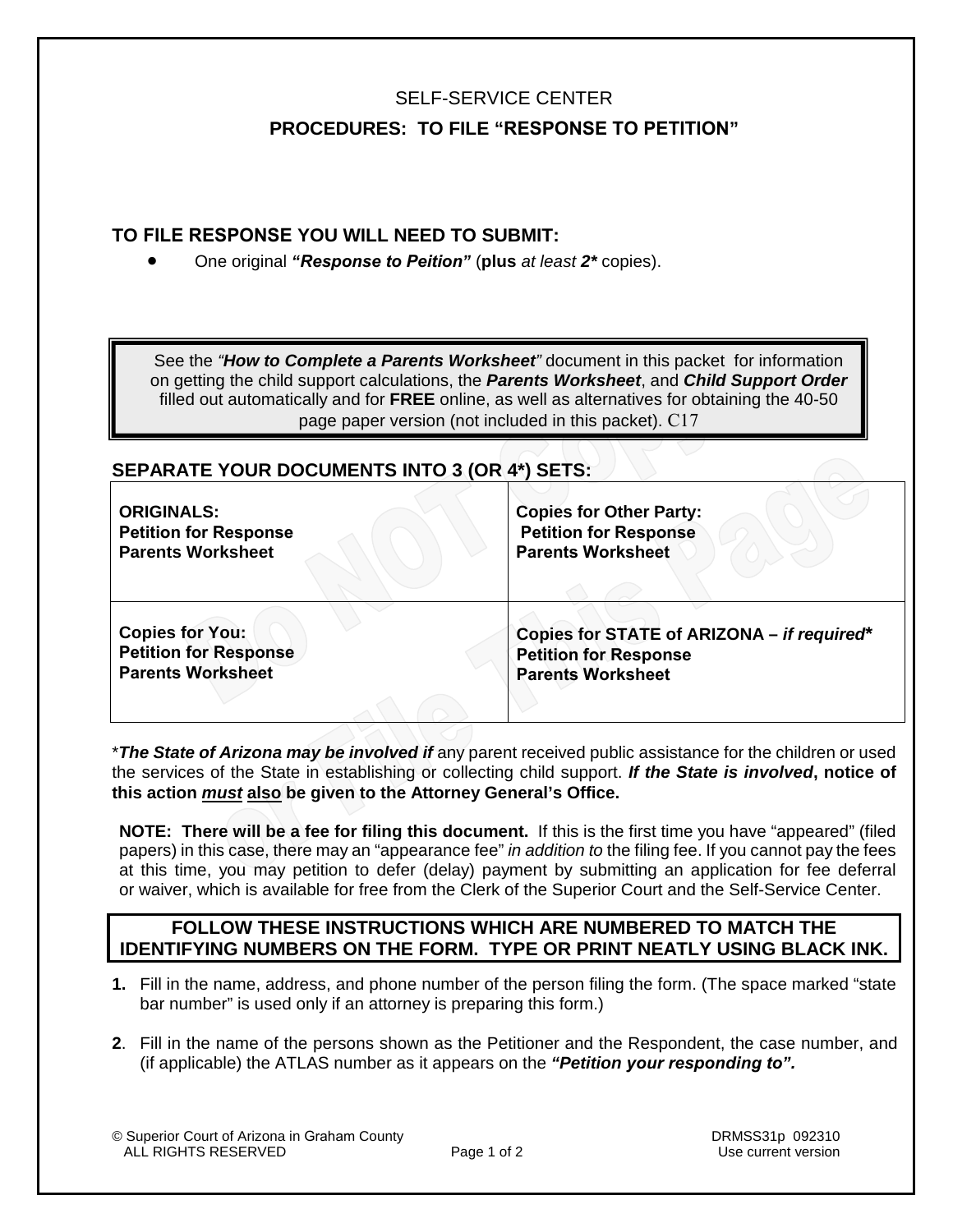- **3**. Check this box **IF** you also want the Child Support Order changed, *but to an amount different from that requested by the other party*.
- **4. Date and sign** in front of a Notary Public or a Deputy Clerk at the Clerk of Court's filing counter. **BE PREPARED TO SHOW PHOTO IDENTIFICATION**. By signing your name, you are stating under oath or by affirmation that the contents of this Petition are true and correct to the best of your knowledge. The Notary Public or Deputy Clerk will complete the information requested at the bottom of the first page.

**NEXT: File the original form along with two (or 3\*) copies** at the Clerk of Court's filing counter. The Clerk will keep the original and one copy, date-stamp and return the other to you.

**If the** *Response to Petition* **was filed in a timely manner a hearing will be set. You will receive notice of the time, date, and location of the hearing by mail.**

#### **NOTICE TO OTHER PARTY or PARTIES**

After filing the **Response to Petition**, you must immediately mail or otherwise deliver a copy of this document to the other party or his/her attorney, and *if the State of Arizona is involved\** you must ALSO provide a copy to the Division of Child Support Enforcement (DCSE) of the Office of the Attorney General.

**The State of Arizona may be involved if** any party received public assistance for the children or used the services of the State in establishing or collecting child support. If either party already has a case with the State **(DCSE or DES)** involving the same children as in this case, notice of this action *must* also be given to the Attorney General's Office**.**

**SERVING PAPERS ON THE STATE:** *(if required).* The Office of the Attorney General (the "**AG**") will accept service by signing an "*Acceptance of Service*" form and returning the form *for you to file with the Court*. There are no court fees for serving the State with an *Acceptance*, as described below: